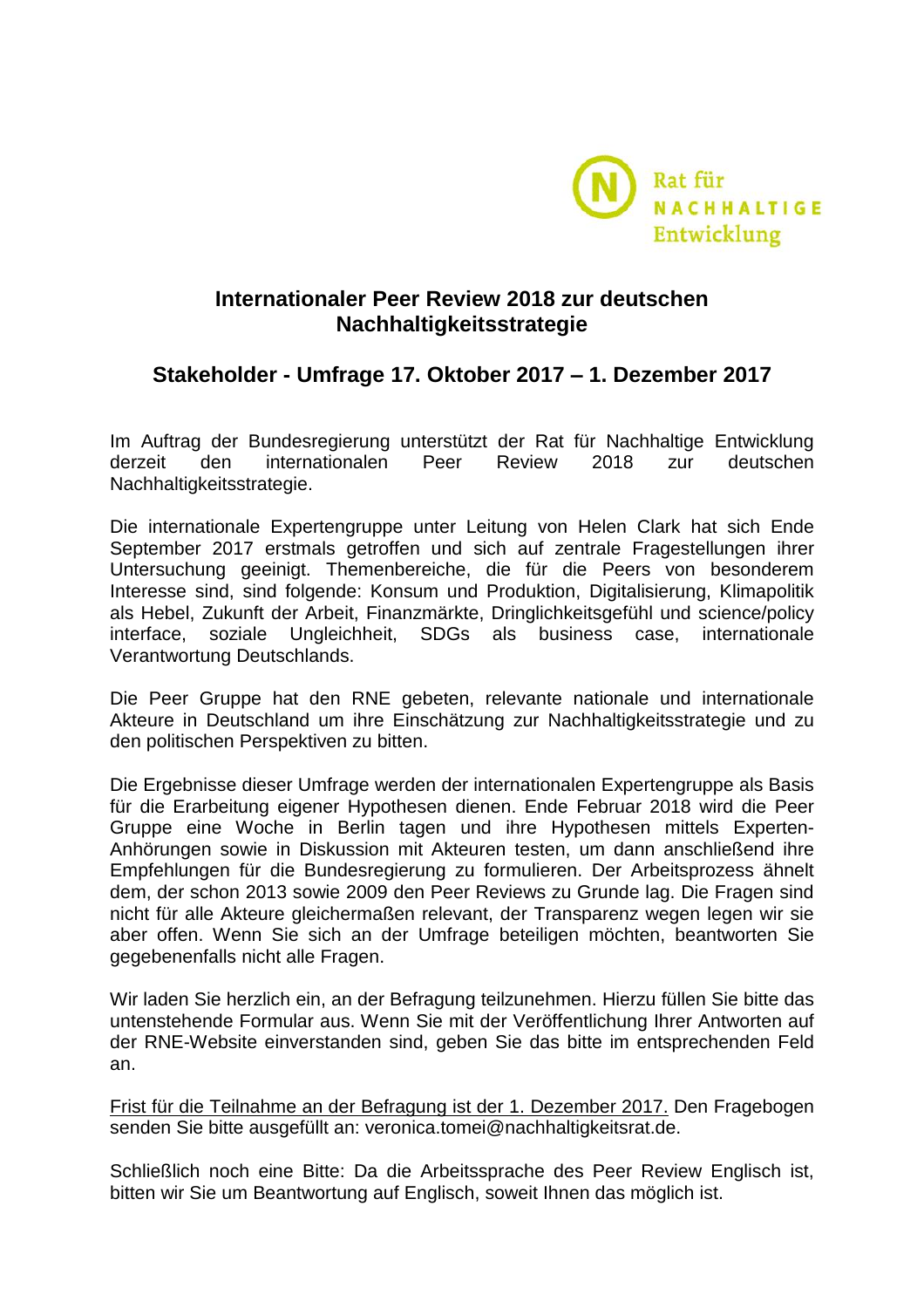| <b>General Information</b>                                                                              |                                                                                                                                                                                                                                                                                                                                                                                                                                                                                        |
|---------------------------------------------------------------------------------------------------------|----------------------------------------------------------------------------------------------------------------------------------------------------------------------------------------------------------------------------------------------------------------------------------------------------------------------------------------------------------------------------------------------------------------------------------------------------------------------------------------|
| Name and function:                                                                                      | Helmut Schulte, spokesman of "Lokale<br>Agend21 für Feldkirchen-Westerham"                                                                                                                                                                                                                                                                                                                                                                                                             |
| Answers on behalf of (name of your<br>organization):                                                    | Lokale Agenda21 für Feldkirchen-<br>Westerham                                                                                                                                                                                                                                                                                                                                                                                                                                          |
| Which stakeholder do you represent or<br>belong to (no ranking implied, multiple<br>answers possible):  | a) politics,<br>b) administration,<br>c) enterprise or the business<br>community,<br>d) the labour movement,<br>e) academia,<br>f) municipalities and associations,<br>g) youth,<br>h) gender interests,<br>i) migration groups,<br>i) the disabled movement,<br>k) the churches,<br>I) financial actors,<br>m) environment organization<br>n) development organization<br>o) "the Länder",<br>$\boxtimes$ p) grassroots initiatives or local<br>agenda groups,<br>q) other interests? |
| Have you sent in a contribution on the<br>draft of the 2016 Sustainable<br><b>Development Strategy?</b> | no                                                                                                                                                                                                                                                                                                                                                                                                                                                                                     |
| Do you agree with the publication of your<br>contribution on the RNE-website?                           | yes                                                                                                                                                                                                                                                                                                                                                                                                                                                                                    |

### **1. The state of play of the German Sustainable Development Strategy 2016**

1.1 In your view, what are the general challenges and benefits for Germany concerning sustainable development? In that regard, have you identified significant gaps in the German Sustainable Development Strategy 2016?

challange: climate change! setting a world wide example not only in ending nuclear power and expanding renewable energy production, but also in fundamental reforms in the sectors of traffic/transportation and agriculture;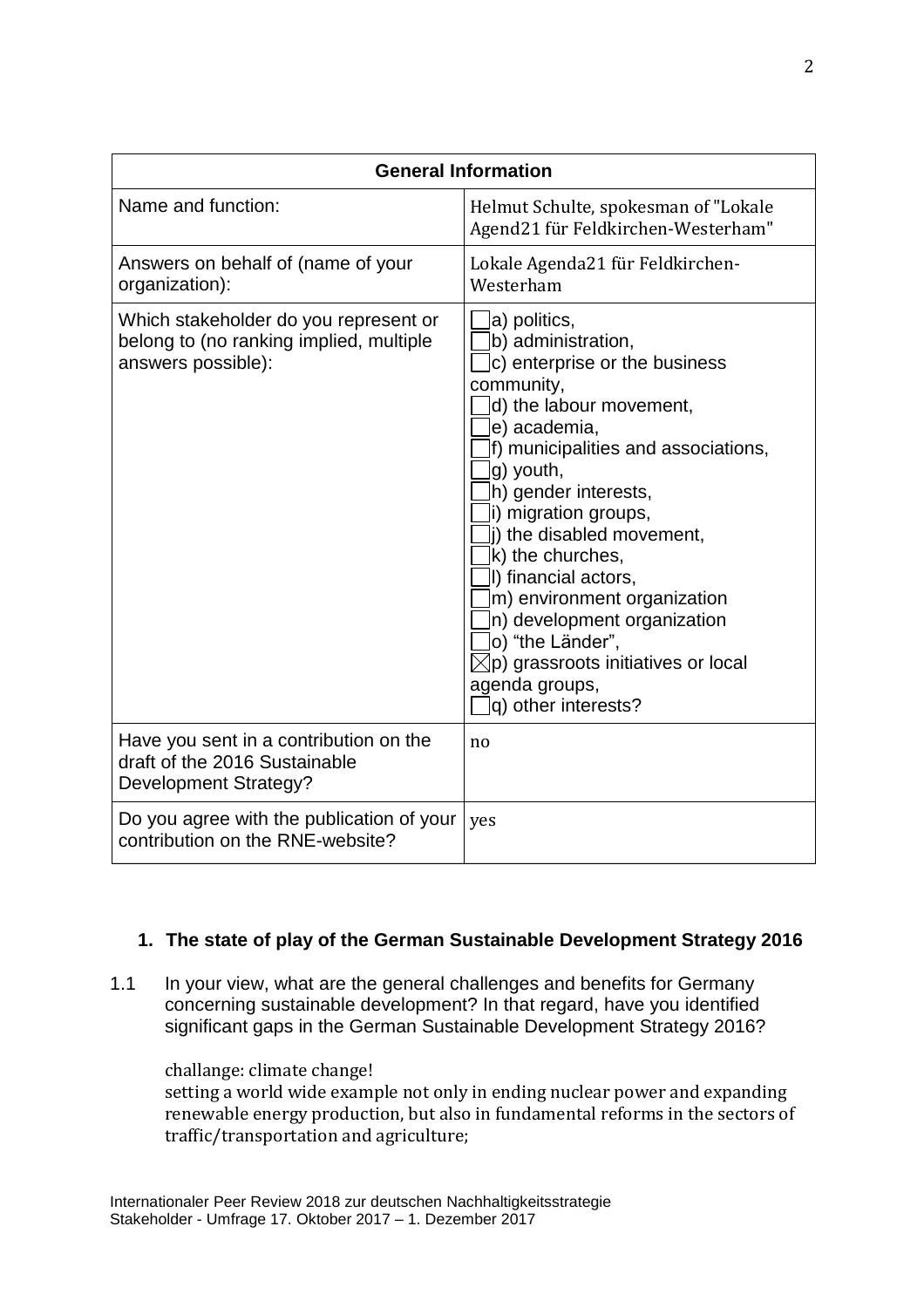benefit: comprehension of developing countries; staying competitive as a high tech country;

gaps: too little integration of the (private) banking industry; fundamental changes in agricultural policy (Germany/EU) are missing (\* no significant rise in eco-farming, \* without reversal/turnabout in the EU especially Africa's ecological and economic suffering will persist and migration will rise enormously)

1.2 Have you identified strategic incoherencies within the German Sustainable Development policies? Would you have proposals to increase coherence and meaningful output?

All in all theory and knowledge is in full contrast to political and economical action:

99 percent of the decicions in daily politics prefer economic growth and shareholder profit ALTHOUGH obviously foiling SDGs and often defeating the purpose of measurements (i.e. CO2 emissions in traffic, Glyphosat vs. biodiversity --decision Nov 27th 2017);

a neglected field of incoherency: promotion of air traffic: an indicator regarding air traffic is lacking completely; international air traffic is not even captured by CO2 emission indicators; WHY are planning a 3rd runway at MUC-airport when increasing air traffic is not at all affordable thinking in terms of sustainability? see statement 2.4)

proposal: Being focused on the target and not on political strategies and tactics would help to achieve the target

1.3 Do you think the measurement and reporting mechanisms are adequate to implement the 2030 Agenda by Germany?

no, see key indicators (question 1.4);

measuerements and even transparency regarding SDGs remained VOLUNTARY in the year 2016. The german government almost completely failed to implement OBLIGATORY SDG-reporting in corporate reporting during the transfer of EU-CSR-Directive into national law.

see DNS page 32: "Die Bundesregierung unterstützt den DNK als FREIWILLIGES Instrument, um die Nachhaltigkeitsidee weiter zu verbreiten und nachhaltiges Wirtschaften zu fördern."

1.4 Which off-track goals and targets (meaning those targets marked with "thunderstorm" or "overcast") in the German Sustainable Development Strategy do you think are the most important? According to you, why are they off track?

2.1.a: We are far too slow to implement this; (better orientation would be: regional bound circular economy/closed loop)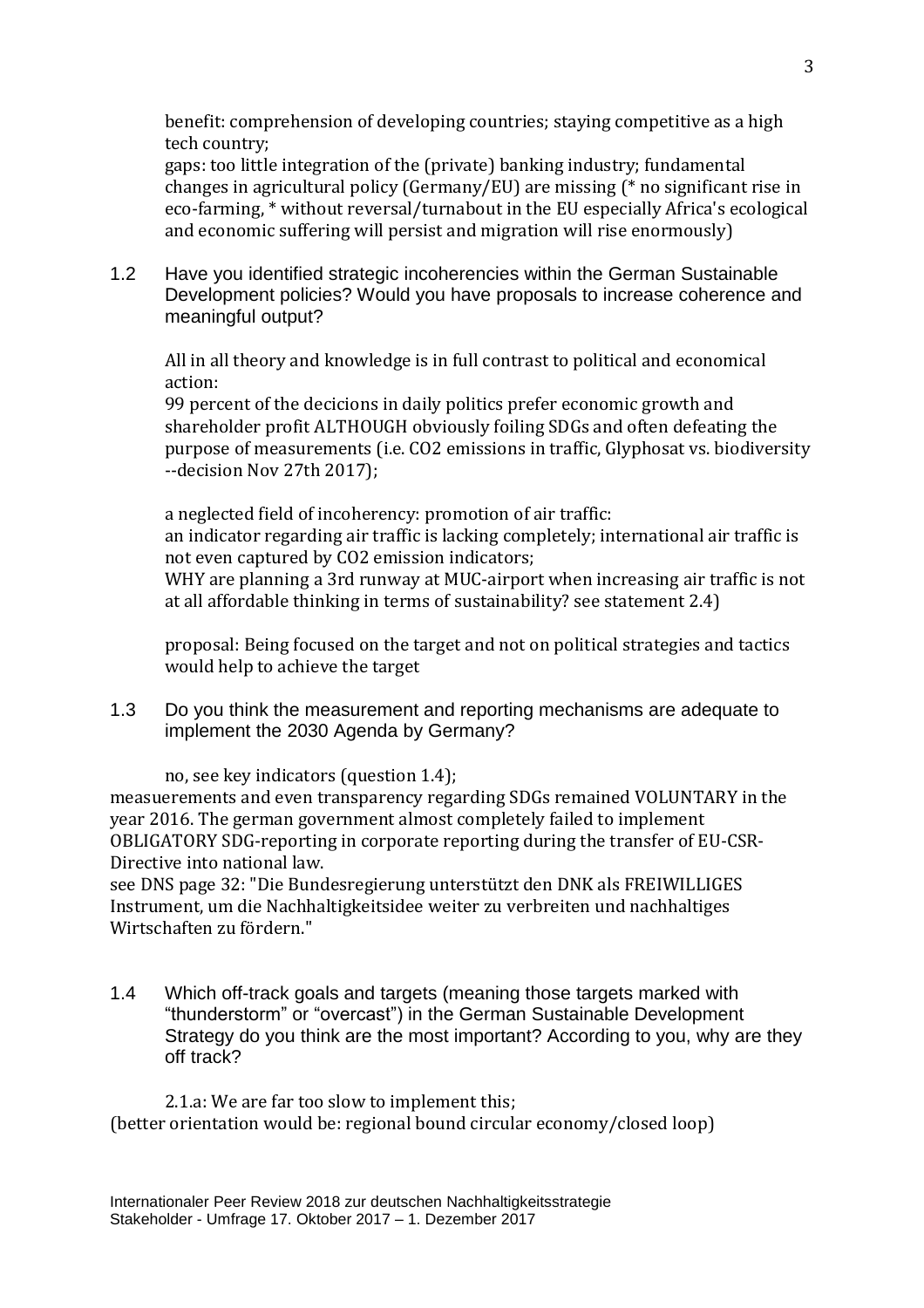2.1.b: ecological agriculture area (6.3% instead of 20%, 20% even being far too little)

3.2.a: Our political representatives don't take this seriously ("diesel gate")

6.1.a: too much fertilizer being one point, phosphor resources runnign short, this should cause fundamental change in agriculture NOW

6.1.b nitrate in groundwater being a problem almost all over Germany by now

7.1.b: If we want to reach the agreed CO2 target, we need a massive increase in power production of renewable sources and switch off the use of fossil energy sources

11.1.a increase of settlement and traffic area in Feldkirchen-Westerham, Rosenheim, Bavaria

11.2.a/b NO PROGRESS AT ALL: energy/CO2-emissions of goods an passenger traffic

12.1.b CO2 emissions of private consumtion (convenience, rebound effects; see 7.1.b

14.1.aa & 14.1.ab: see 6.1.a

15.1 loss in biodiversity (see 11.1.a; pesticides etc. should be reduced should be banned)

the ok-status is absurd in 17.1: expense in Development < 0.7% while not even mentioning the promise to increase military budget to 2.0%; Germany is world No.3 in military/armament export

### **2. The governance approach and structure**

2.1 Are you satisfied with the institutions and the enabling environment both the government and the non-state actors have created so far?

no

2.2 According to you, is the sense of urgency as determined by science-based goals well understood and does it orient action (e.g. in your area)?

no, for example losing area by road building and new commercial zones is always low priority (see above 1.2)

2.3 As a partner or stakeholders do you feel enabled to actively participate in dialogue on and to contribute actions for sustainability?

in dialogue yes, in important decisions no;

2.4 Is the science-policy interface working? Do results of "science for sustainability" already make a difference?

in communicating sustainability yes, in political decisions hardly ever; thus the majority of accurately defined goals, indicators and measuerements can be misused for PR purposes (only pretenting to act consistently, "Green-washing")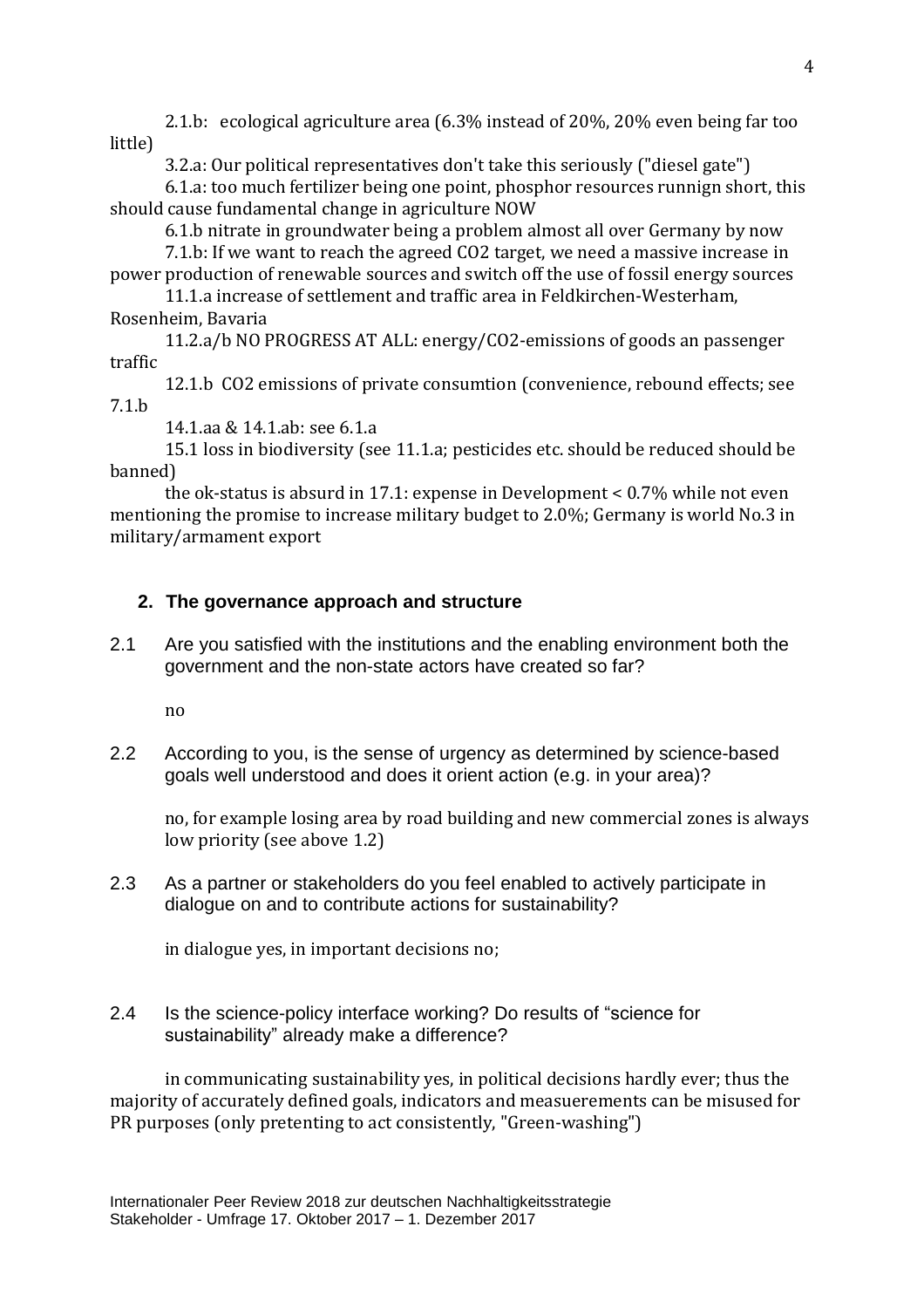#### **3. New opportunities and challenges**

3.1 Which new opportunities and challenges do you identify for Germany? Does the Sustainable Development Strategy help to address them? (Explanation: "new" in the sense of: next, or not yet fully grasped, or appearing when you scan the horizon)

Germany should seriously take up the goal to become market leader in sustainable technologies, being the basis for economic success in the long run; Challange: finding ways to transfer (corporate and state) governance goals to everyday and strategic decisions

3.2 Are there areas where Germany can and must show leadership and set new standards?

yes:

(EU) agricultural policy;

full transition to renewable energy

sustainable mobility INCLUDING the reduction and replacement of air traffic (i.e. by rail traffic) (see 1.2)

3.3 Is the "fear of the future and transformation" a notion in society strong enough that you feel your organization and the Government will have to deal with it more carefully?

yes, need for transformation is not yet accepted - keeping up wealth is general orientation;

this is something we should focus on: transformation by design or by desaster

3.4 Is communication an issue?

yes! Even we - as "Agenda21"stakeholders since 1992.Rio/1997.Feldkirchen-Westerham - got no information about this sample/peer review; we got it by chance (Munich group of www.ecogood.org);

it has been no topic in news/media;

… and by the way: such an important assessment should be worth of being delivered with the questions translated (German). Especially grassroots and municipal stakeholders might not unterstand many important technical terms.

#### **4. Do you have any other general message that you want to share with the Peers?**

1. don't forget the responsibility of the banking industry

2. today the key sector EU-agricultural policy is still contrary to almost all SDGs: no fundamental change here --> no sustainability at all

3. CSR-reporting standards (German law) must be enhanced to an obligatory SDG-audit\* for all business companies (more than 500 employees)